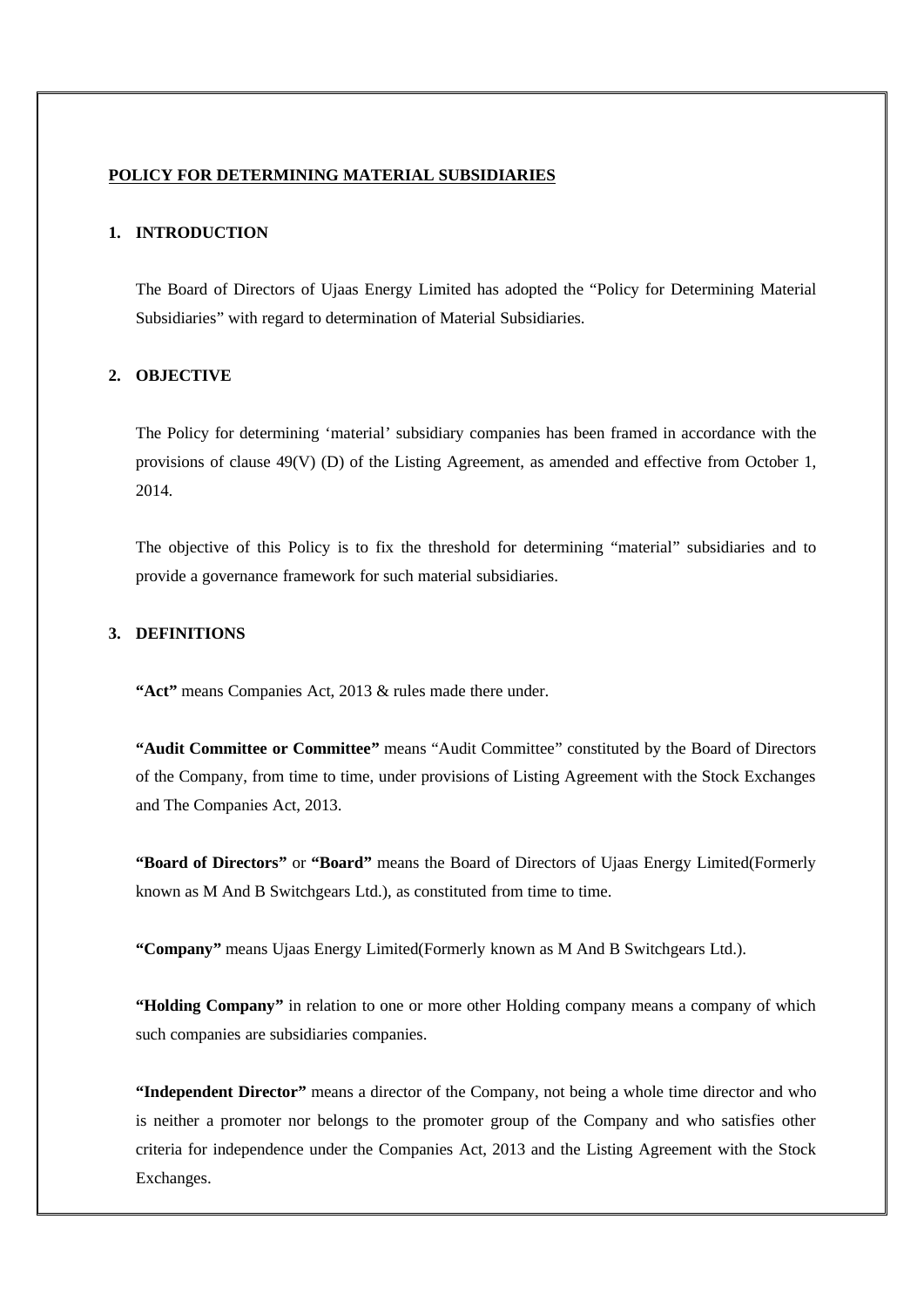**"Material Non Listed Indian Subsidiary"** shall mean an unlisted subsidiary, incorporated in India, whose income or net worth (i.e. paid up capital and free reserves) exceeds 20 per cent of the consolidated income or net worth respectively, of the listed holding company and its subsidiaries in the immediately preceding financial year.

**"Policy"** means Policy on Material Subsidiary, as amended from time to time.

**"Subsidiary** "shall mean a subsidiary as defined under the Act and Rules made there under. Any other term not defined herein shall have the same meaning as defined in the Companies Act, 2013, the Listing Agreement, Securities Contracts (Regulation) Act, 1956 or any other applicable law or regulation.

**"Significant Transaction or Arrangement"** shall mean any individual transaction or arrangement that exceeds or is likely to exceed 10% of the total revenues or total expenses or total assets or total liabilities, as the case may be, of the material unlisted subsidiary for the immediately preceding accounting year.

# **4. IDENTIFICATION OF 'MATERIAL' SUBSIDIARY**

A subsidiary shall be considered as material if –

- a. the investment of the company in the subsidiary exceeds twenty per cent of its consolidated net worth as per the audited balance sheet of the previous financial year or
- b. if the subsidiary has generated twenty per cent of the consolidated income of the company during the previous financial year.

### **5. GOVERNANCE FRAMEWORK TO SUBSIDIARY COMPANIES**

- a. At least one Independent Director on the Board of Directors of the Company shall be a director on the Board of Directors of a material non-listed Indian Subsidiary Company.
- b. The Audit Committee of the Company shall review the financial statements, in particular, the investments made by the Unlisted Subsidiary Company.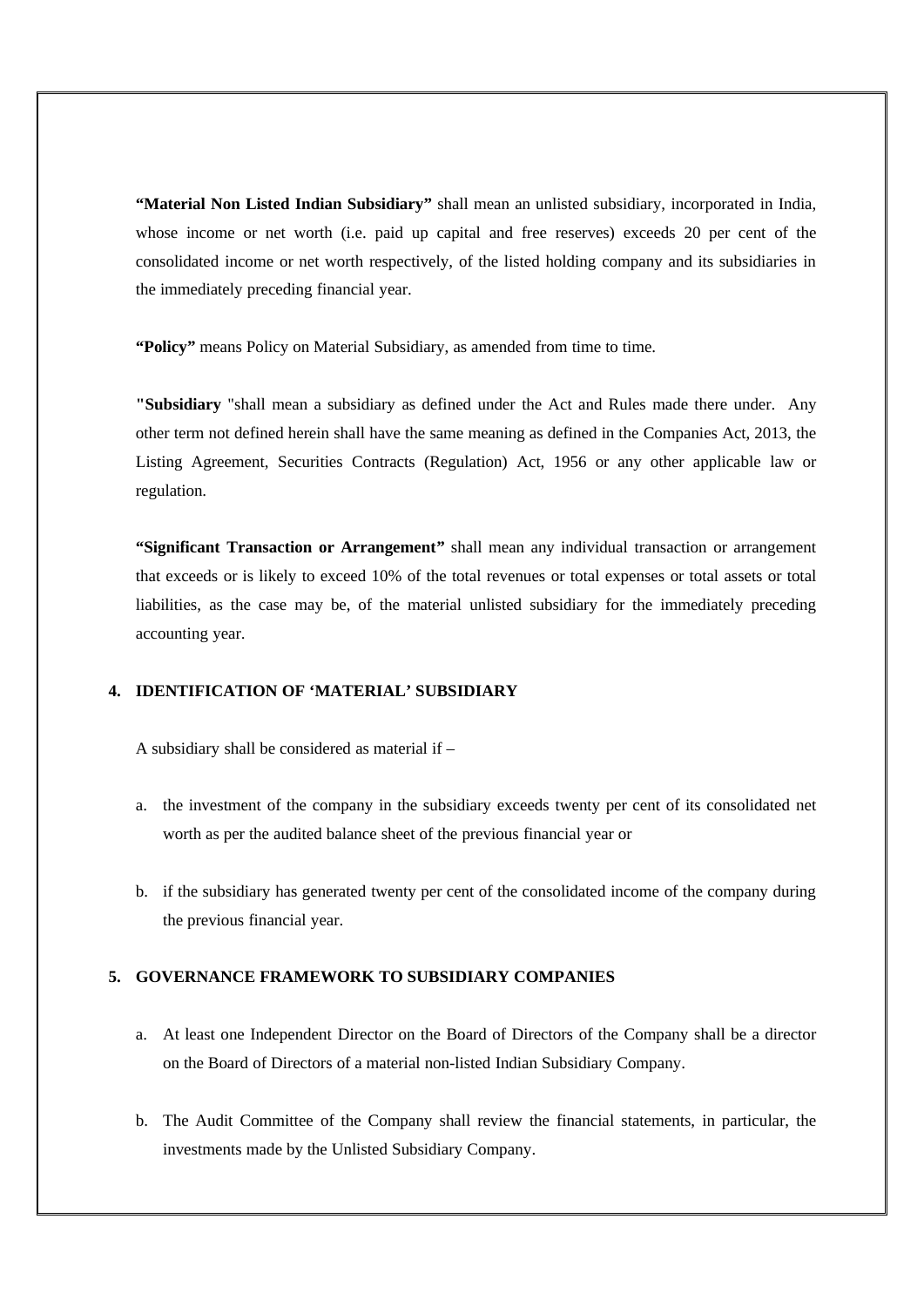- c. The minutes of the Board meetings of the Unlisted Subsidiary Company shall be placed at the Board meeting of the Company.
- d. The management shall periodically bring to the attention of the Board of Directors of the company, a statement of all significant transactions & arrangements entered into by the Unlisted Subsidiary Company;
- e. Subsidiary company shall not either by its own or through its nominees, holds any shares in its holding company  $\&$  no holding company shall allot or transfer its shares to any of its subsidiary companies & any such allotment or transfer of shares of a company to its subsidiary company shall be void except provided in the Act.

### **6. DISPOSAL OF MATERIAL SUBSIDIARY**

The Company without obtaining prior approval of the shareholders by passing Special Resolution shall not;

- a. dispose of shares in its material subsidiary which would reduce its shareholding (either on its own or together with other subsidiaries) to less than 50% or cease the exercise of control over the subsidiary except in cases where such divestment is made under a scheme of arrangement duly approved by a Court/Tribunal.
- b. Selling, disposing and leasing of assets amounting to more than 20% of the assets of the material subsidiary on an aggregate basis during a financial year, unless the sale/disposal/lease is made under a scheme of arrangement duly approved by a Court/Tribunal.

## **7. AMENDMENTS**

The Board may, subject to applicable laws amend any provision(s) or substitute any of the provision(s) with the new provision(s) or replace the Policy entirely with a new Policy, based on the recommendations of the Audit Committee.

The Board may also establish further rules and procedures, from time to time, to give effect to this Policy and to ensure governance of material subsidiary companies.

#### **8. SCOPE AND LIMITATION**